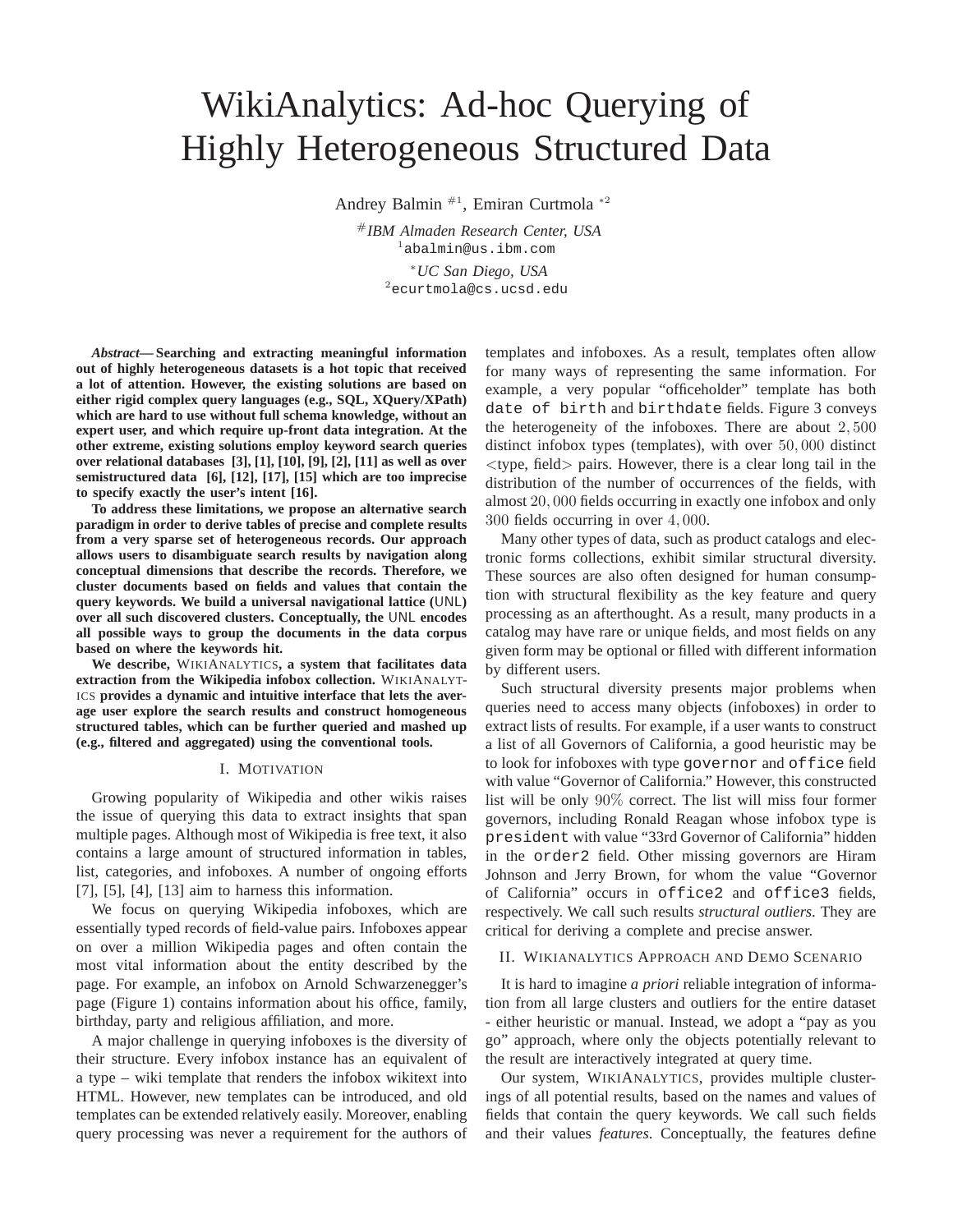|                                                                                                                  | Arnold Schwarzenegger                                                                                                                | {{ Infobox Governor                                                                                                                                                                                                                                                                                                                                                                                                                           | <infobox type="Governor"></infobox>                                                                                                               |
|------------------------------------------------------------------------------------------------------------------|--------------------------------------------------------------------------------------------------------------------------------------|-----------------------------------------------------------------------------------------------------------------------------------------------------------------------------------------------------------------------------------------------------------------------------------------------------------------------------------------------------------------------------------------------------------------------------------------------|---------------------------------------------------------------------------------------------------------------------------------------------------|
| 38th Governor of California                                                                                      |                                                                                                                                      | $name = Arnold Schwartzenegger$                                                                                                                                                                                                                                                                                                                                                                                                               | $<$ field>                                                                                                                                        |
| Incumbent                                                                                                        |                                                                                                                                      | $nick = Government$                                                                                                                                                                                                                                                                                                                                                                                                                           | <field name="">name</field>                                                                                                                       |
| Lieutenant                                                                                                       | Assumed office<br>November 17, 2003<br>Cruz Bustamante (2003-2007)<br>John Garamendi (2007-present)                                  | $image = Arnold$ Schwarzenegger 2004-01-30.jpg<br><b>imagesize</b> = $200px$<br>$order = 38th$<br>$of\$ {face} = Government of California<br>term_start = November 17, 2003<br><b>lieutenant</b> = $\{ \{ \text{nowrap} \mid [[Cruz Bustamante]] < \text{small} \}$ (2003-                                                                                                                                                                    | <field value="">Arnold Schwarzenegger<br/></field><br><field><br/><field name="">nick</field><br/><field value="">Governator<br/></field></field> |
| Preceded by<br><b>Gray Davis</b><br><b>Chairman of the President's Council</b><br>on Physical Fitness and Sports |                                                                                                                                      | $-2007$ $\langle$ /small $\rangle$ } $\langle$ br/ $\rangle$ { {nowrap [[John Garamendi]]<br>$\langle \text{small}\rangle$ (2007-present) $\langle \text{small}\rangle$ }<br>$predecessary = [[Gray Davis]]$<br>$successor =$                                                                                                                                                                                                                 | <field><br/><field name="">order</field><br/><field value="">38th</field><br/><math>\langle</math> /field&gt;</field>                             |
| President                                                                                                        | In office<br>$1990 - 1993$<br>George H. W. Bush                                                                                      | $order2 = Chairman$ of the [[President's Council on<br>Physical Fitness and Sports]]<br>$term\_start2 = 1990$<br>term_end2 = $1993$                                                                                                                                                                                                                                                                                                           | <field><br/><field name="">office</field><br/><field value="">Governor of California<br/></field></field>                                         |
| Born<br><b>Nationality</b><br>Political party<br>Spouse<br>Religion                                              | July 30, 1947 (age 61)<br>Thal, Styria, Austria<br>Austrian-American<br>Republican<br>Maria Shriver (1986-present)<br>Roman Catholic | <b>president2</b> = $[[George H. W. Bush]]$<br><b>birth_date</b> = $\{\{\text{birth date and age} \frac{1947}{07} 30\}\}\$<br>$birth\_place = [[That, Austria That]], [[Styria]], [[Australia]]]$<br>$nationality = [[Australia]][[United States]American]]$<br>$party = [[Republican Party (United States)   Republican]]$<br>spouse = $\{\{\text{nowrap}   [[\text{Maria Shriver}]] (1986-present)\}\}\$<br>$religion = [[Roman Catholic]]$ | .<br>$<$ field><br><field_name>religion</field_name><br><field value=""> Roman Catholic<br/></field><br>$\cdots$<br>                              |
| <b>Infobox</b><br>(a)<br>Wikipedia.                                                                              | visualization<br>in                                                                                                                  | $$ }}<br>(b) WikiText source code that generates Figure 1a.<br>Sample Wikipedia Infobox: "Arnold Schwarzenegger"<br>Fig. 1.                                                                                                                                                                                                                                                                                                                   | (c) Infobox as an XML document.                                                                                                                   |

the relevant dimensions on the data specifying the matching context for the query keywords.

WIKIANALYTICS heuristically finds large clusters that are likely to contain the results. It also enables users to easily identify the outliers by exploring and interacting with all the clusters. This allows users to disambiguate the query based on the structure of the results. The intuition is that occurrence of the same keyword in different fields or in different field values is likely to have different meanings. For example, a group of governor infoboxes with "California" in the office field, which we denote as the "California"  $\in$  of fice feature, is semantically different from a group where the same keyword occurs in the birthplace field. Furthermore, even within the "California"  $\in$  of fice cluster, it is important to differentiate the infoboxes based on the actual textual values that contain keywords. For instance, there is a significant semantic difference between infoboxes with values "Governor of California" in the office field and "Governor of Baja California" in the same field.

We compute the initial set of infoboxes for clustering by using an off-the-shelf keyword search system that supports stemming, term expansion, and other standard recallenhancing techniques. Note that the keyword search by itself is not sufficient for building result lists since it cannot provide 100% precision. Imprecise results are tolerable for "point" queries because the user can browse a few candidates to identify a single result. However, if a user needs to compile or aggregate a list of tens or hundreds or thousands of infoboxes, browsing each candidate individually becomes infeasible. In this case, clustering results simplifies the browsing process and enables users to accept and reject semantically similar results as a group.

In order to give users a full picture of the possible clusterings of the query results we adopt a notion of *concept lattice* [8] over the clusters of infoboxes. We devise a data structure, called *universal navigational lattice* (UNL), which encodes all possible ways to group the infoboxes in the query result based on where the keywords hit, i.e. their features. A node is created in UNL for every distinct subset of infoboxes that shares some features. Edges in the UNL correspond to containment relationships between the infobox sets. We developed a GUI that allows users to navigate the UNL and iteratively interact with it by including and excluding clusters from the result list.

After the initial UNL construction we further help the user by heuristically pre-selecting the largest meaningful cluster of infoboxes for the result list. Our heuristic follows the edges in UNL by always picking the largest sub-cluster, until each keyword is found in either the same type or field name for each infobox, or in the same value of the same field. In general, this heuristic performs reasonably well in our experience, but the WIKIANALYTICS GUI allows the user to un-select the entire heuristically selected cluster or some of its sub-clusters.

*Consider a scenario where the user wants to find a comprehensive and precise list of all Governors of California and to extract their religious affiliations. In* WIKIANALYTICS *the user might start by typing in the following query keywords: "California governor religion." Over the* UNL *corresponding to this query, the default heuristic picks a cluster of infoboxes that all have three features in common. First, they have type* governor *– this covers keyword "governor". Second, they have a field* religion *with any value – this covers "religion". Finally, they have value "Governor of California" in field* office *– this turns out to be the largest feature that covers query keyword "California". This cluster accounts for* 34 *out of* 99 *search results. As mentioned above, the heuristic finds* 34 *out of a total of* 38 *Governors of California, missing out* 4 *structural outliers. Even with good domain knowledge, the user will find it hard to locate them.*

In general, the UNL grows super-linearly with the size of the result and it is rarely practical to present the full lattice as it is to the user due to its large size. We introduce a number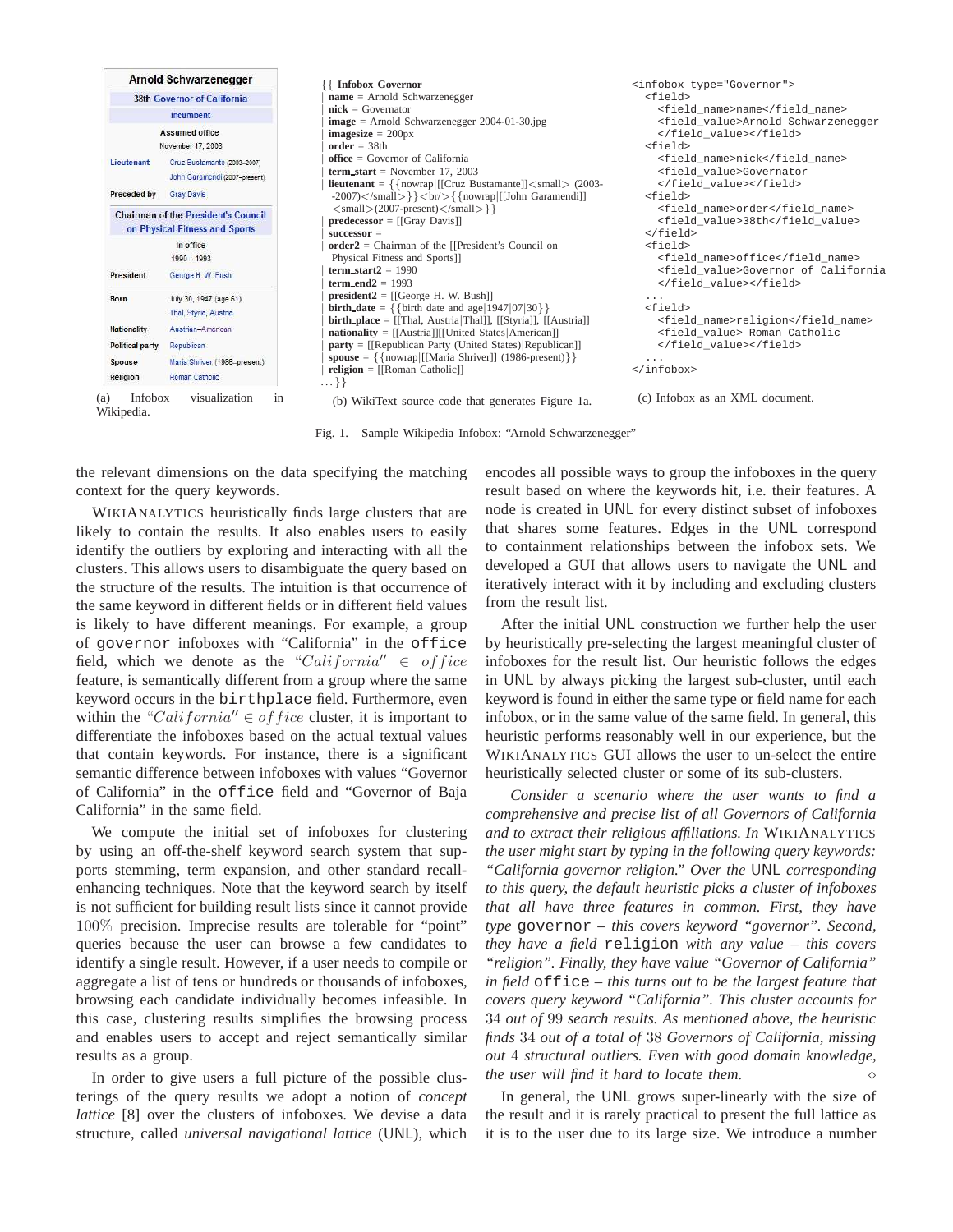# **Wiki Analytics**

| $\mathcal{L}$<br>governor California religion!                                                                                                                       |                | <b>Explore THE Wiki</b>    |                                                  |                            |                            |
|----------------------------------------------------------------------------------------------------------------------------------------------------------------------|----------------|----------------------------|--------------------------------------------------|----------------------------|----------------------------|
| Make your own selection (clustering on 1 out of 2 types, 11 out of 50 field-keyword, and 7 out of 145 field value features)                                          | Results (34)   |                            |                                                  |                            |                            |
| $\frac{1}{x}$ documents.<br>Filter out initial features with less than 5<br>Max depth: max<br><b>Expand All</b><br><b>Collapse All</b>                               |                |                            |                                                  | "religion"<br>$\mathbf{r}$ | I like this Feed! Publish. |
| [99] "religion" $\in$ religion;<br>▼■                                                                                                                                | Row #          | <b>Wiki Document Title</b> | "religion"<br>۷                                  |                            |                            |
| $[81]$ "governor" $\in$ office; "religion" $\in$ religion;<br>YO                                                                                                     |                | Gray Davis                 | roman catholic church                            |                            |                            |
| [75] type = infobox governor; "governor" $\in$ office; "religion" $\in$ religion;<br>$V \cap$                                                                        | $\overline{2}$ | Pat Brown                  | roman catholic                                   |                            |                            |
| [64] type = infobox governor; "california" ∈ office; "governor" ∈ office; "religion" ∈ religion;<br>圖<br>VD                                                          | 3              | Arnold Schwarzenegger      | roman catholic                                   |                            |                            |
| $[34]$ type = infobox governor; "religion" $\in$ religion; office = "governor of california";<br><b>FEIV</b>                                                         | $\overline{4}$ | Peter Hardeman Burnett     | roman catholic                                   |                            |                            |
| [32] type = infobox governor; "california" ∈ death place; "california" ∈ office; "governor" ∈ office; "religion" ∈ religion;<br>$\blacktriangleright$ $\blacksquare$ | 5              | John G. Downey             | roman catholic                                   |                            |                            |
| [15] type = infobox governor; "religion" ∈ religion; office = "governor of alta california";<br>ÞО                                                                   | 6              | Romualdo Pacheco           | roman catholic                                   |                            |                            |
| [10] type = infobox governor; "california" ∈ office; "governor" ∈ office; "california" ∈ order2; "religion" ∈ religion;<br>$\blacktriangleright$ (iii)               | $\overline{7}$ | Friend Richardson          | guaker                                           |                            |                            |
| [10] type = infobox governor; "california" ∈ birth place; "california" ∈ office; "governor" ∈ office; "religion" ∈ religion;<br><b>Expertise</b>                     | 8              | Frank Merriam              | presbyterian                                     |                            |                            |
| [5] type = infobox governor; "religion" ∈ religion; office = "military governor of california";<br>$\blacktriangleright$                                             | 9              | Pete Wilson                | presbyterian                                     |                            |                            |
| [5] type = infobox governor; "religion" ∈ religion; office = "governor of baja california";<br>▶□                                                                    | 10             | Washington Bartlett        | jewish                                           |                            |                            |
| (docid:1040674) José Joaquín de Arrillaga                                                                                                                            | 11             | James Rolph                | episcopalian                                     |                            |                            |
| (docid:1040676) José Antonio Roméu                                                                                                                                   | 12             | George Deukmejian          | episcopal church in the united states of america |                            |                            |
| (docid:1040677) Diego de Borica                                                                                                                                      | 13             | C. C. Young                | congregationalist                                |                            |                            |

Fig. 2. GUI: Faceted Search-like Interface over the Documents Clustered by Feature Sets

of pruning techniques to keep the UNL size under control. The pruning serves two goals: it keeps UNL construction fast enough for on-line processing, and makes the result easier for users to comprehend and work with. First, in order to separate homogeneous patterns from outliers, the feature pruning technique filters out clusters with fewer objects than a user-defined *feature support threshold* (*FST*). Typically, this eliminates a majority of the features and allows the users to focus on large clusters of structurally homogeneous records. Second, the user can accept or reject any of these clusters, which consist entirely of results or non-results, respectively.

*For instance, using the default* FST = 5 *in our running example, in order to focus on the outlier answers, let us "accept" the heuristically selected large result cluster and also reject three obviously irrelevant neighboring clusters described by features:* office *contains value "Governor of Alta California", field* office *contains "Governor of Baja California", and field* office *contains "Military Governor of California", which contain* 15*,* 5*, and* 5 *records, respectively. These clusters are shown in the* WIKIANALYTICS *GUI in Figure 2.*

Finally, the user can recompute the UNL over the remaining objects, and with a lower  $FST$ . These steps can be repeated iteratively allowing the user to zoom in on progressively smaller clusters in order to identify the structural outliers.

*Let us now recompute the* UNL *for the remaining* 40 *records with* FST = 1*. Analyzing this shorter list of records, it is easy to spot clusters with suspicious field names like* order2*,* office2*, and* office3*. They contain the four outlier records, which are Governors of California that were not picked up by the heuristic, as described in Section I.*

The final result of a WIKIANALYTICS search process is a table or a data feed with a key column (name of the wiki page), and a value column for every keyword specified as an extraction by using the special "!" character out of the current cluster selection. For example, the query "California governor religion!" returns pairs of page name and religious affiliation.



Fig. 3. Wikipedia is sparse: Distribution of fields per number of times they occur in Wikipedia infoboxes.

The resulting feeds can later be joined and aggregated by mashup tools like Yahoo Pipes<sup>1</sup> and Damia[14], and/or visualized by services like  $Swivel^2$  and Many Eyes<sup>3</sup>.

We propose to demonstrate interactively the WIKIANA-LYTICS tool as a proof-of-concept for our new search exploration approach to ad-hoc querying of highly heterogeneous Wikipedia infoboxes. We will demo this query example along with other similar querying scenarios on the Wikipedia dataset.

## III. SYSTEM ARCHITECTURE

In this section, we describe our design goals and the system architecture of WIKIANALYTICS. Our design is constrained by three main requirements: (i) an easy to use and an effective search interface to explore and disambiguate answers by making data selections while navigating heterogeneous collections, (ii) enable the user to select a complete and precise set of answers according to intentions expressed initially as a keyword query, and (iii) the search should not modify nor markup the original data corpus in a way to facilitate data discovery.

Based on these design decisions, we chose the architecture of Figure 4 consisting of the following parts: data storage and

<sup>1</sup>http://pipes.yahoo.com/

<sup>2</sup>http://www.swivel.com

<sup>3</sup>http://manyeyes.alphaworks.ibm.com/manyeyes